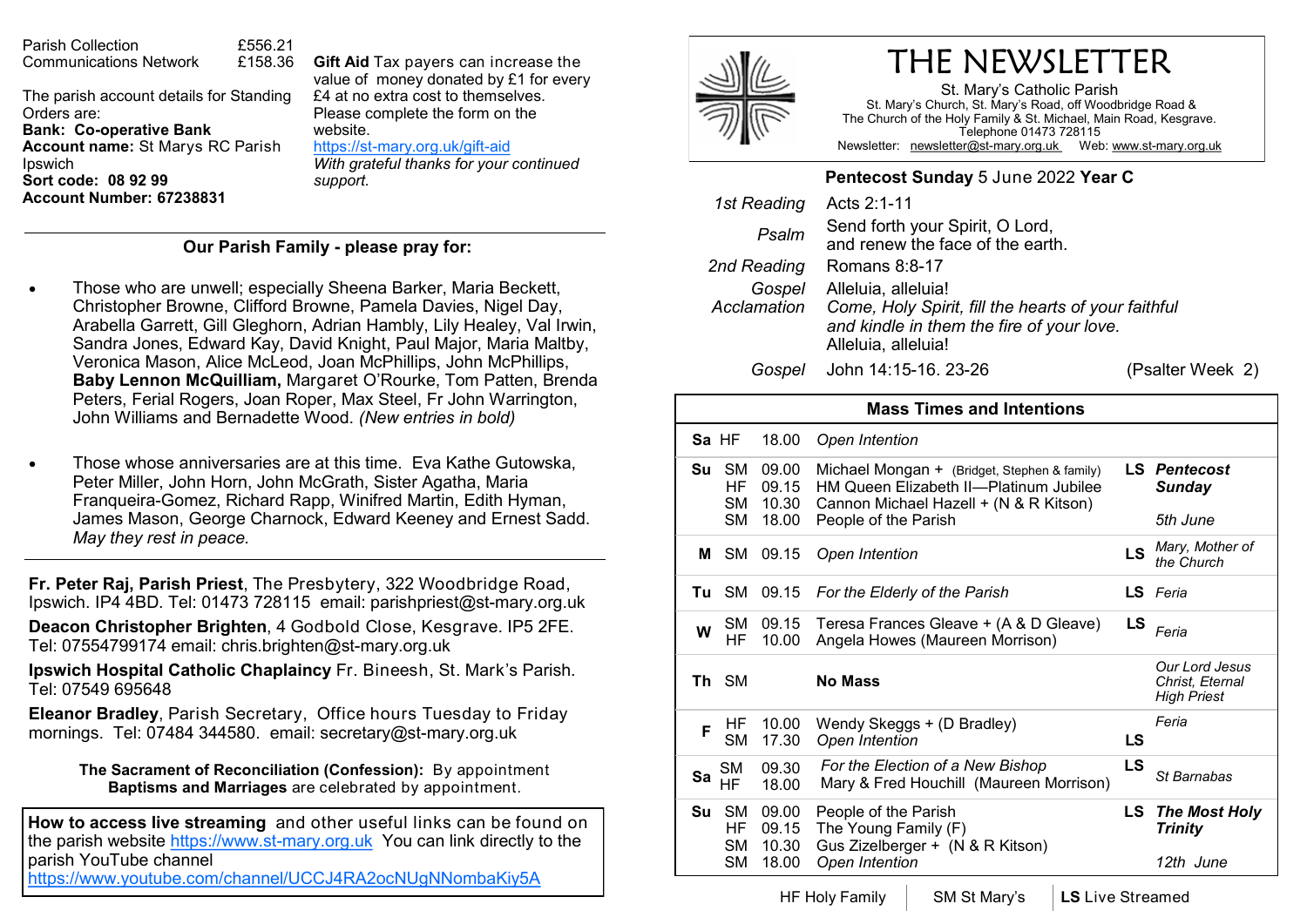## **The Platinum Jubilee of Her Majesty Queen Elizabeth II** The

Bishops' Conference establishes that, at all Sunday Masses on 4–5 June 2022, each parish prays for Her Majesty the Queen to mark her Platinum Jubilee by including an intention in the Prayer of the Faithful and by reciting at the end of Mass (after the Prayer after Communion and before the Final Blessing) the *Prayer for the Queen*.

## **Prayer for the Queen**

Following the Prayer after Communion

- V. O Lord, save Elizabeth, our Queen. R. And hear us on the day we call upon you.
- V. O Lord, hear my prayer. R. And let my cry come before you.
- V. The Lord be with you.

R. And with your spirit.

Almighty God, we pray,

that your servant Elizabeth, our Queen,

who, by your providence has received the governance of this realm,

may continue to grow in every virtue,

that, imbued with your heavenly grace,

she may be preserved from all that is harmful and evil

and, being blessed with your favour

may, with the royal family,

come at last into your presence,

through Christ who is the way, the truth and the life

and who lives and reigns with you

in the unity of the Holy Spirit,

one God, for ever and ever.

Amen

**Children's Liturgy** will be held this Sunday **5th June** at the **9am Mass at St Mary's.** It will be suitable for children from the age of three upwards until they have made their first Holy Communion.

We need more helpers so that we can offer Children's Liturgy more frequently than once a month. It is not difficult, (actually it is great fun!) there are many resources to help you, and you would never be expected to do it on your own. If you would like to find out more about Children's Liturgy, and see if this is something you would like to help with, please contact Elizabeth Serpell by email at [elizabeth.serpell@btinternet.com](mailto:elizabeth.serpell@btinternet.com) Just making an enquiry will not commit you to anything. You do not have to be a parent of young children to volunteer – all sorts of people, of any age, men and women, can do this well. As we take safeguarding very seriously, all volunteers will have to go through a DBS check, which can easily be arranged through the parish.

# **JOIN US**

# **St Mary's Youth Club**

**4 to 5.30pm**

**SUNDAY 12TH JUNE**

**FANCY MAKING SOMETHING FOR YOUR DAD? PERHAPS A CARD OR A LITTLE GIFT?**

**SIGN UPTHE NAME ON LIST ON THE BOARD IN CHURCH PORCH By 11th June (for catering purposes) Any queries, call Sylvia 07551922530**